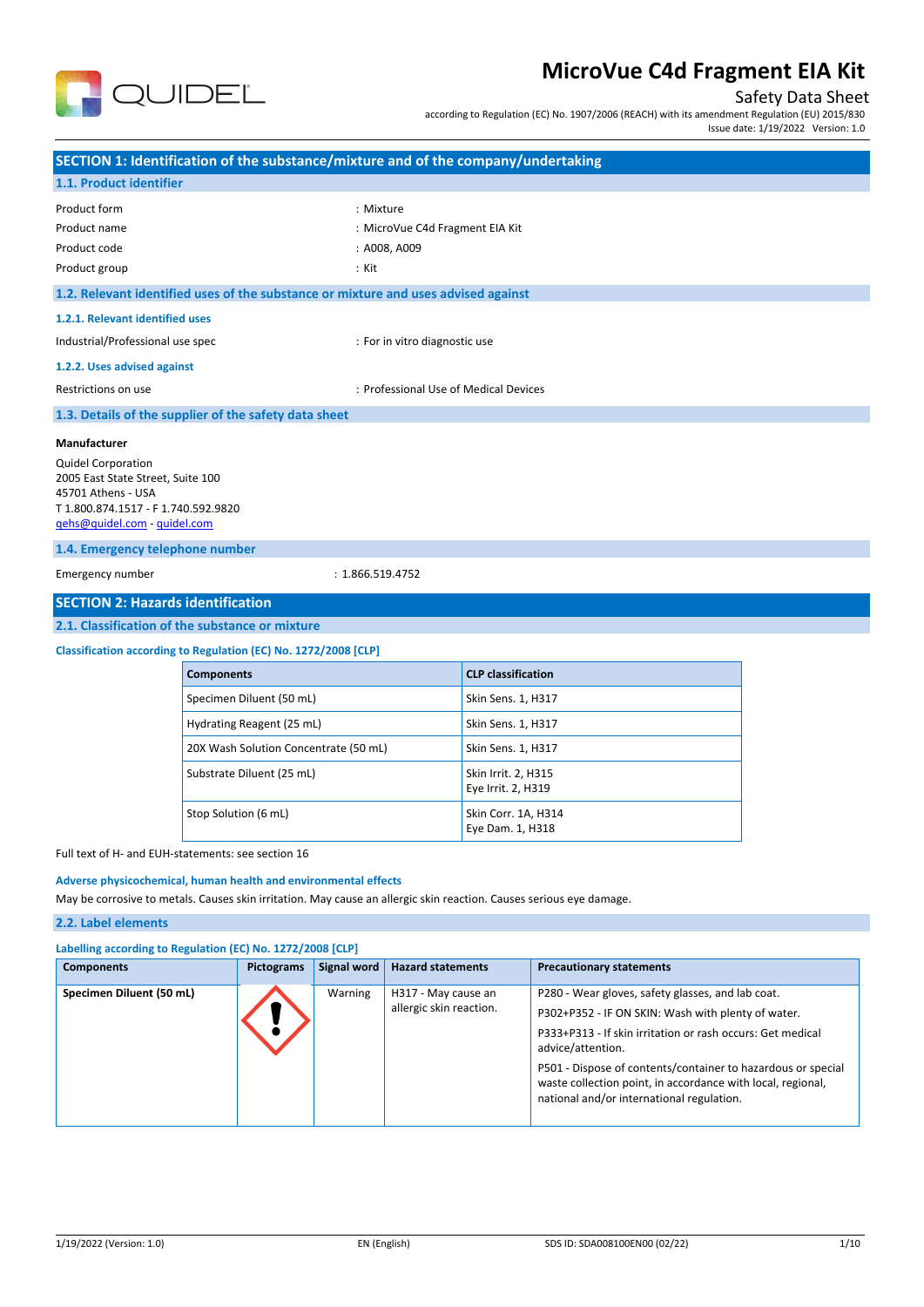

# Safety Data Sheet

according to Regulation (EC) No. 1907/2006 (REACH) with its amendment Regulation (EU) 2015/830

|                               |  |         |                                          | Issue date: 1/19/2022 Version: 1.0                                                                                                                                       |
|-------------------------------|--|---------|------------------------------------------|--------------------------------------------------------------------------------------------------------------------------------------------------------------------------|
| Hydrating Reagent (25 mL)     |  | Warning | H317 - May cause an                      | P280 - Wear gloves, safety glasses, and lab coat.                                                                                                                        |
|                               |  |         | allergic skin reaction.                  | P302+P352 - IF ON SKIN: Wash with plenty of water.                                                                                                                       |
|                               |  |         |                                          | P333+P313 - If skin irritation or rash occurs: Get medical<br>advice/attention.                                                                                          |
|                               |  |         |                                          | P501 - Dispose of contents/container to hazardous or special<br>waste collection point, in accordance with local, regional,<br>national and/or international regulation. |
| 20X Wash Solution Concentrate |  | Warning | H317 - May cause an                      | P280 - Wear gloves, safety glasses, and lab coat.                                                                                                                        |
| (50 ml)                       |  |         | allergic skin reaction.                  | P302+P352 - IF ON SKIN: Wash with plenty of water.                                                                                                                       |
|                               |  |         |                                          | P333+P313 - If skin irritation or rash occurs: Get medical<br>advice/attention.                                                                                          |
|                               |  |         |                                          | P501 - Dispose of contents/container to hazardous or special<br>waste collection point, in accordance with local, regional,<br>national and/or international regulation. |
| Substrate Diluent (25 mL)     |  | Warning | H315 - Causes skin                       | P264 - Wash hands thoroughly after handling.                                                                                                                             |
|                               |  |         | irritation.                              | P280 - Wear gloves, safety glasses, and lab coat.                                                                                                                        |
|                               |  |         | H319 - Causes serious eye<br>irritation. | P302+P352 - IF ON SKIN: Wash with plenty of water.                                                                                                                       |
|                               |  |         |                                          | P305+P351+P338 - IF IN EYES: Rinse cautiously with water for<br>several minutes. Remove contact lenses, if present and easy to<br>do. Continue rinsing.                  |
|                               |  |         |                                          | P332+P313 - If skin irritation occurs: Get medical<br>advice/attention.                                                                                                  |
|                               |  |         |                                          | P337+P313 - If eye irritation persists: Get medical<br>advice/attention.                                                                                                 |
|                               |  |         |                                          | P501 - Dispose of contents/container to hazardous or special<br>waste collection point, in accordance with local, regional,<br>national and/or international regulation. |
| <b>Stop Solution (6 mL)</b>   |  | Danger  | H314 - Causes severe skin                | P260 - Do not breathe mist, spray.                                                                                                                                       |
|                               |  |         | burns and eye damage.                    | P264 - Wash hands thoroughly after handling.                                                                                                                             |
|                               |  |         |                                          | P280 - Wear gloves, safety glasses, and lab coat.                                                                                                                        |
|                               |  |         |                                          | P303+P361+P353 - IF ON SKIN (or hair): Take off immediately<br>all contaminated clothing. Rinse skin with water.                                                         |
|                               |  |         |                                          | P304+P340 - IF INHALED: Remove person to fresh air and keep<br>comfortable for breathing.                                                                                |
|                               |  |         |                                          | P305+P351+P338 - IF IN EYES: Rinse cautiously with water for<br>several minutes. Remove contact lenses, if present and easy to<br>do. Continue rinsing.                  |
|                               |  |         |                                          | P321 - Specific treatment (see supplemental first aid<br>instruction on this label).                                                                                     |
|                               |  |         |                                          | P501 - Dispose of contents/container to hazardous or special<br>waste collection point, in accordance with local, regional,<br>national and/or international regulation. |

### **2.3. Other hazards**

No additional information available

## **SECTION 3: Composition/information on ingredients**

# **3.1. Substances**

## Not applicable

## **3.2. Mixtures**

| <b>Name</b>                                                                                             | <b>Chemical name</b>                                                                                                                                  | <b>CAS No</b><br>EC-No. | %     | <b>CLP classification</b>                                                                                                                                                                    |
|---------------------------------------------------------------------------------------------------------|-------------------------------------------------------------------------------------------------------------------------------------------------------|-------------------------|-------|----------------------------------------------------------------------------------------------------------------------------------------------------------------------------------------------|
| 1. Specimen Diluent (50 mL)<br>2. Hydrating Reagent (25 mL)<br>3. 20X Wash Solution Concentrate (50 mL) | Mixture for ProClin 300:<br>5-chloro-2-methyl-2H-isothiazol-3-one [EC<br>no. 247-500-7] and 2-methyl-2H-isothiazol-<br>3-one [EC no. 220-239-6] (3:1) | 55965-84-9              | 0.035 | Acute Tox. 3 (Oral), H301<br>Acute Tox. 3 (Dermal), H311<br>Acute Tox. 3 (Inhalation), H331<br>Skin Corr. 1B, H314<br>Skin Sens. 1, H317<br>Aquatic Acute 1, H400<br>Aquatic Chronic 1, H410 |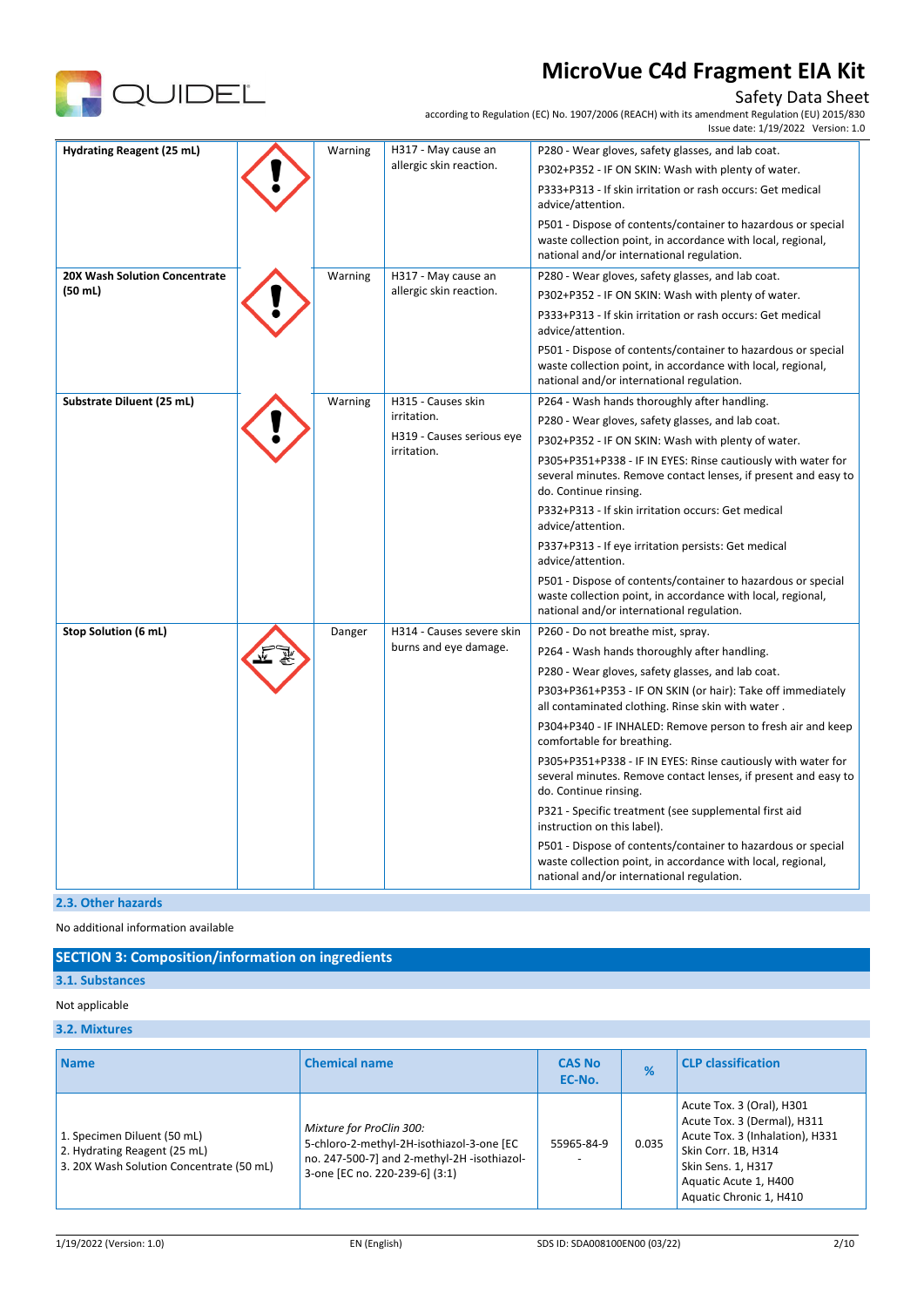

## Safety Data Sheet

according to Regulation (EC) No. 1907/2006 (REACH) with its amendment Regulation (EU) 2015/830

( 0.06 ≤C < 0.6) Eye Irrit. 2, H319 ( 0.06 ≤C < 0.6) Skin Irrit. 2, H315 ( 0.6 ≤C < 100) Skin Corr. 1B, H314

|                                                           |                        |                           |           |                                      |         | Issue date: 1/19/2022 Version: 1.0                                           |
|-----------------------------------------------------------|------------------------|---------------------------|-----------|--------------------------------------|---------|------------------------------------------------------------------------------|
| Stop Solution (6 mL)                                      | oxalic acid, dihydrate |                           | 6153-56-6 |                                      | $1 - 5$ | Acute Tox. 4 (Dermal), H312<br>Acute Tox. 4 (Oral), H302<br>Eye Dam. 1, H318 |
| Substrate Diluent (25 mL)                                 |                        | citric acid, monohydrate  | 5949-29-1 |                                      | $1 - 5$ | Skin Corr. 1A, H314<br>Eye Dam. 1, H318                                      |
| <b>Specific concentration limits:</b>                     |                        |                           |           |                                      |         |                                                                              |
| <b>Name</b>                                               |                        | <b>Product identifier</b> |           | <b>Specific concentration limits</b> |         |                                                                              |
| mixture of: 5-chloro-2-methyl-2H-isothiazol-3-one [EC no. |                        | (CAS No) 55965-84-9       |           | (0.0015 ≤C < 100) Skin Sens. 1, H317 |         |                                                                              |

(EC Index-No.) 613-167-00-5

Full text of H- and EUH-statements: see section 16

239-6] (3:1)

247-500-7] and 2-methyl-2H -isothiazol-3-one [EC no. 220-

| <b>SECTION 4: First aid measures</b>                                            |                                                                                                                                                         |
|---------------------------------------------------------------------------------|---------------------------------------------------------------------------------------------------------------------------------------------------------|
| 4.1. Description of first aid measures                                          |                                                                                                                                                         |
| First-aid measures after inhalation                                             | : Remove person to fresh air and keep comfortable for breathing.                                                                                        |
| First-aid measures after skin contact                                           | : Wash skin with plenty of water. If skin irritation or rash occurs: Get medical advice/attention.                                                      |
| First-aid measures after eye contact                                            | : Rinse cautiously with water for several minutes. Remove contact lenses, if present and easy to do.<br>Continue rinsing. Call a physician immediately. |
| First-aid measures after ingestion                                              | : Call a poison center or a doctor if you feel unwell.                                                                                                  |
| 4.2. Most important symptoms and effects, both acute and delayed                |                                                                                                                                                         |
| Symptoms/effects after skin contact                                             | : Irritation. May cause an allergic skin reaction.                                                                                                      |
| Symptoms/effects after eye contact                                              | : Serious damage to eyes.                                                                                                                               |
| 4.3. Indication of any immediate medical attention and special treatment needed |                                                                                                                                                         |
| Treat symptomatically.                                                          |                                                                                                                                                         |
| <b>SECTION 5: Firefighting measures</b>                                         |                                                                                                                                                         |
| 5.1. Extinguishing media                                                        |                                                                                                                                                         |
| Suitable extinguishing media                                                    | : Water spray. Dry powder. Foam. Carbon dioxide.                                                                                                        |
| 5.2. Special hazards arising from the substance or mixture                      |                                                                                                                                                         |
| Hazardous decomposition products in case of fire                                | : Toxic fumes may be released.                                                                                                                          |
| 5.3. Advice for firefighters                                                    |                                                                                                                                                         |
| Protection during firefighting                                                  | : Do not attempt to take action without suitable protective equipment. Self-contained breathing<br>apparatus. Complete protective clothing.             |
| <b>SECTION 6: Accidental release measures</b>                                   |                                                                                                                                                         |
| 6.1. Personal precautions, protective equipment and emergency procedures        |                                                                                                                                                         |
| 6.1.1. For non-emergency personnel                                              |                                                                                                                                                         |
| <b>Emergency procedures</b>                                                     | : Ventilate spillage area. Avoid contact with skin and eyes. Avoid breathing mist, spray.                                                               |
| 6.1.2. For emergency responders                                                 |                                                                                                                                                         |
| Protective equipment                                                            | : Do not attempt to take action without suitable protective equipment. For further information refer                                                    |

to section 8: "Exposure controls/personal protection".

For further information refer to section 13.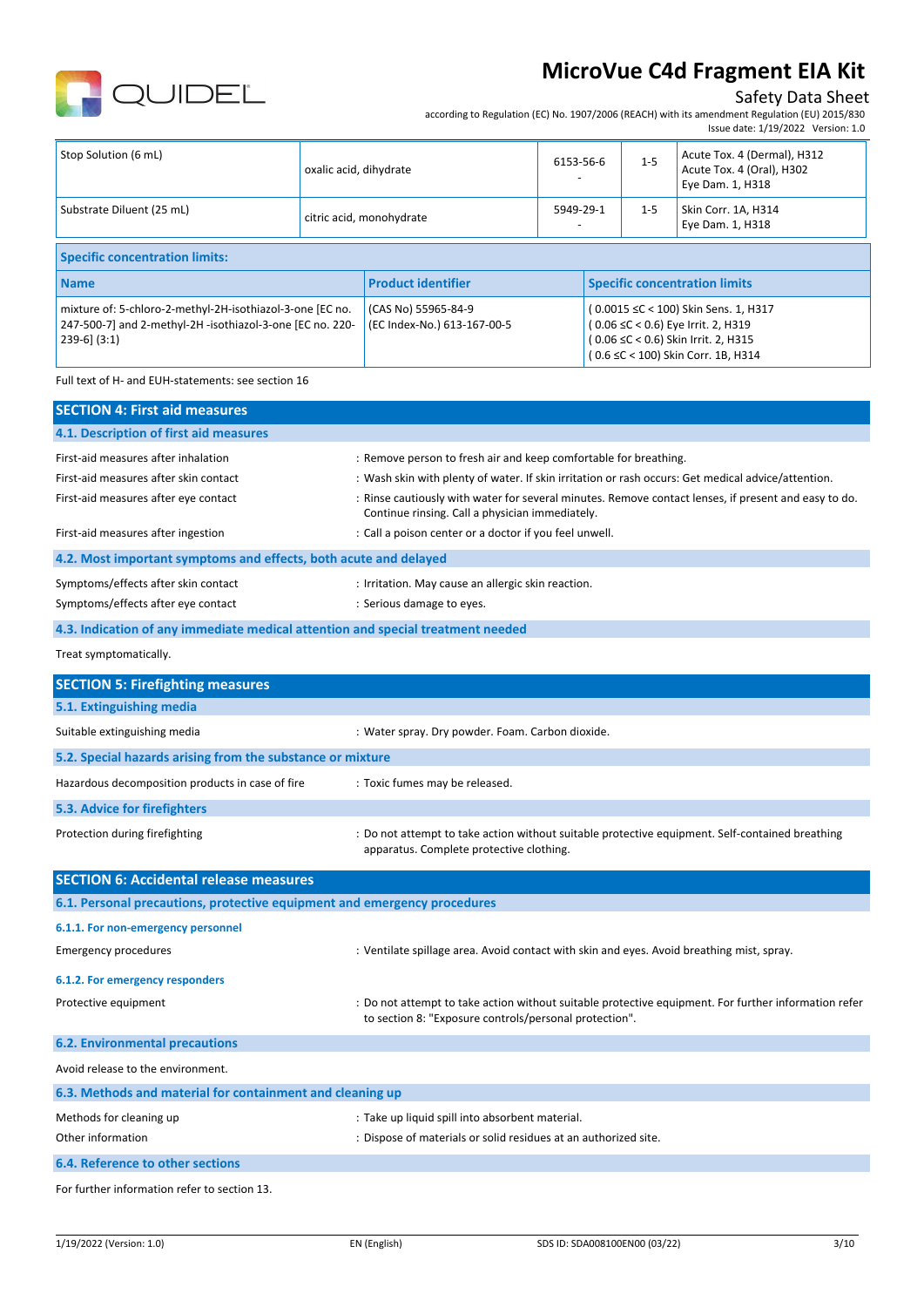

## Safety Data Sheet

according to Regulation (EC) No. 1907/2006 (REACH) with its amendment Regulation (EU) 2015/830 Issue date: 1/19/2022 Version: 1.0

| <b>SECTION 7: Handling and storage</b>                            |                                                                                                                                                         |
|-------------------------------------------------------------------|---------------------------------------------------------------------------------------------------------------------------------------------------------|
| 7.1. Precautions for safe handling                                |                                                                                                                                                         |
| Precautions for safe handling                                     | : Ensure good ventilation of the work station. Wear personal protective equipment. Avoid contact<br>with skin and eyes. Avoid breathing mist, spray.    |
| Hygiene measures                                                  | : Do not eat, drink or smoke when using this product. Always wash hands after handling the product.                                                     |
| 7.2. Conditions for safe storage, including any incompatibilities |                                                                                                                                                         |
| Storage conditions                                                | : Store in corrosive resistant container with a resistant inner liner. Keep only in original container.<br>Store in a well-ventilated place. Keep cool. |
| Incompatible materials                                            | : Metals.                                                                                                                                               |

**7.3. Specific end use(s)**

#### No additional information available

# **SECTION 8: Exposure controls/personal protection 8.1. Control parameters**

| oxalic acid, dihydrate (6153-56-6) |                       |                                            |
|------------------------------------|-----------------------|--------------------------------------------|
| EU                                 | <b>IOEL TWA</b>       | 1 mg/m <sup>3</sup>                        |
| Belgium                            | <b>OEL TWA</b>        | 1 mg/m <sup>3</sup><br>1 mg/m <sup>3</sup> |
| Belgium                            | <b>OEL STEL</b>       | 2 mg/m <sup>3</sup><br>$2 \text{ mg/m}^3$  |
| France                             | VME (OEL TWA)         | $1 \text{ mg/m}^3$                         |
| Netherlands                        | TGG-8u (OEL TWA)      | 1 mg/m <sup>3</sup>                        |
| United Kingdom                     | WEL TWA (OEL TWA) [1] | 1 mg/m <sup>3</sup>                        |
| United Kingdom                     | WEL STEL (OEL STEL)   | 2 mg/m <sup>3</sup>                        |
| USA - ACGIH                        | ACGIH OEL TWA         | 1 mg/m <sup>3</sup>                        |
| USA - ACGIH                        | ACGIH OEL STEL        | $2 \text{ mg/m}^3$                         |

### **8.2. Exposure controls**

#### **Appropriate engineering controls:**

Ensure good ventilation of the work station.

#### **Materials for protective clothing:**

Lab coat

**Hand Protection:**

Protective gloves

#### **Eye protection:**

Safety glasses

#### **Skin and body protection:**

Wear suitable protective clothing

#### **Respiratory protection:**

In case of insufficient ventilation, wear suitable respiratory equipment

#### **Personal protective equipment symbol(s):**



### **Environmental exposure controls:**

Avoid release to the environment.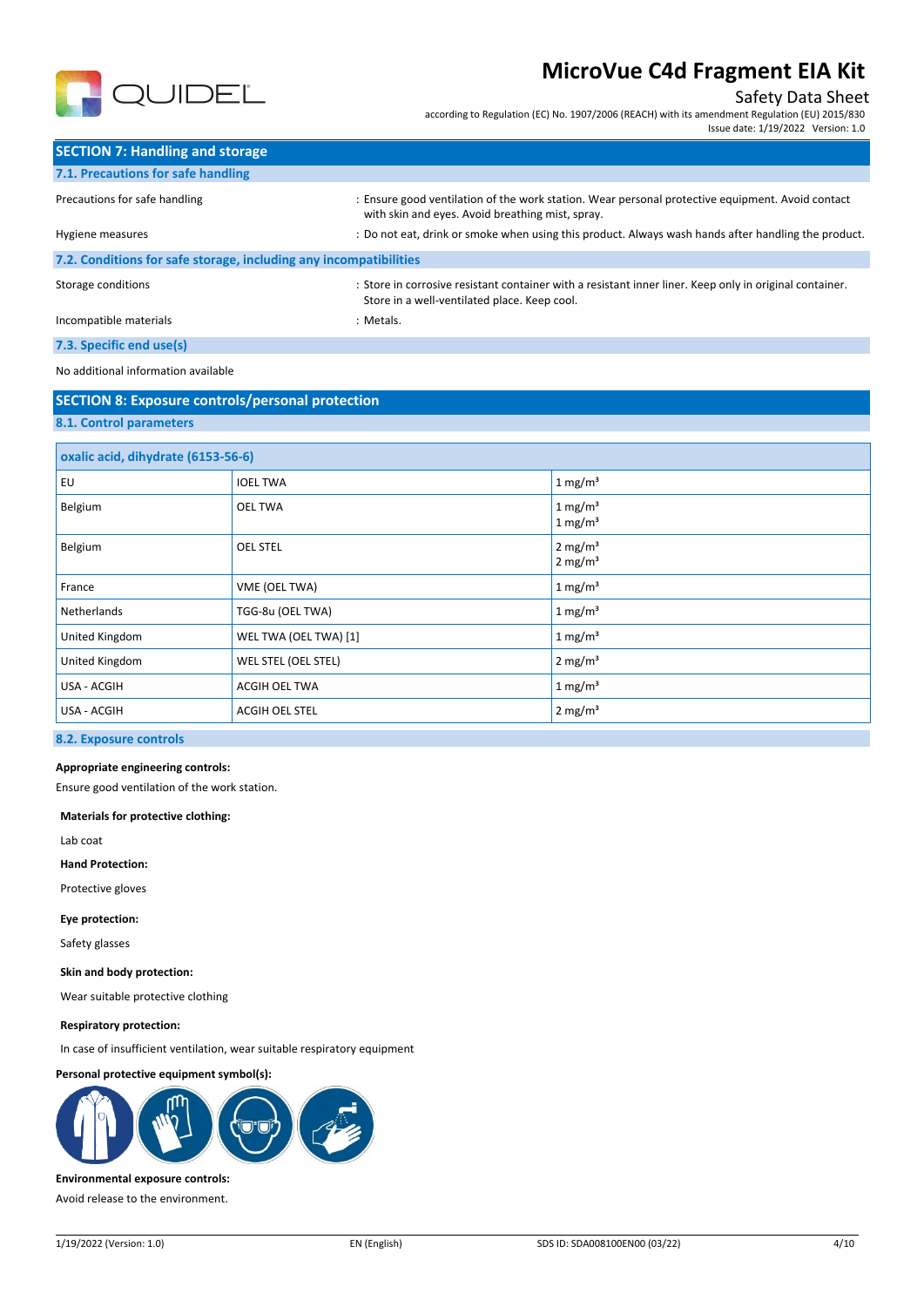

## Safety Data Sheet

according to Regulation (EC) No. 1907/2006 (REACH) with its amendment Regulation (EU) 2015/830 Issue date: 1/19/2022 Version: 1.0

#### **Other information:**

Do not eat, drink or smoke when using this product.

| <b>SECTION 9: Physical and chemical properties</b>         |                        |
|------------------------------------------------------------|------------------------|
| 9.1. Information on basic physical and chemical properties |                        |
| Physical state                                             | : Liquid               |
| Colour                                                     | : No data available    |
| Odour                                                      | : No data available    |
| Odour threshold                                            | : No data available    |
| рH                                                         | : Stop Solution, pH <2 |
| Relative evaporation rate (butylacetate=1)                 | : No data available    |
| Melting point                                              | : Not applicable       |
| Freezing point                                             | : No data available    |
| <b>Boiling point</b>                                       | : No data available    |
| Flash point                                                | : No data available    |
| Auto-ignition temperature                                  | : No data available    |
| Decomposition temperature                                  | : No data available    |
| Flammability (solid, gas)                                  | : Not applicable       |
| Vapour pressure                                            | : No data available    |
| Relative vapour density at 20 °C                           | : No data available    |
| Relative density                                           | : No data available    |
| Solubility                                                 | : No data available    |
| Partition coefficient n-octanol/water (Log Pow)            | : No data available    |
| Viscosity, kinematic                                       | : No data available    |
| Viscosity, dynamic                                         | : No data available    |
| <b>Explosive properties</b>                                | : No data available    |
| Oxidising properties                                       | : No data available    |
| <b>Explosive limits</b>                                    | : No data available    |
|                                                            |                        |

## **9.2. Other information**

No additional information available

| No additional information available                                                                  |                  |  |  |  |
|------------------------------------------------------------------------------------------------------|------------------|--|--|--|
| <b>SECTION 10: Stability and reactivity</b>                                                          |                  |  |  |  |
| 10.1. Reactivity                                                                                     |                  |  |  |  |
| The product is non-reactive under normal conditions of use, storage and transport.                   |                  |  |  |  |
| 10.2. Chemical stability                                                                             |                  |  |  |  |
| Stable under normal conditions.                                                                      |                  |  |  |  |
| 10.3. Possibility of hazardous reactions                                                             |                  |  |  |  |
| No dangerous reactions known under normal conditions of use.                                         |                  |  |  |  |
| 10.4. Conditions to avoid                                                                            |                  |  |  |  |
| None under recommended storage and handling conditions (see section 7).                              |                  |  |  |  |
| 10.5. Incompatible materials                                                                         |                  |  |  |  |
| metals.                                                                                              |                  |  |  |  |
| 10.6. Hazardous decomposition products                                                               |                  |  |  |  |
| Under normal conditions of storage and use, hazardous decomposition products should not be produced. |                  |  |  |  |
| <b>SECTION 11: Toxicological information</b>                                                         |                  |  |  |  |
| 11.1. Information on toxicological effects                                                           |                  |  |  |  |
| Acute toxicity (oral)                                                                                | : Not classified |  |  |  |
| Acute toxicity (dermal)                                                                              | : Not classified |  |  |  |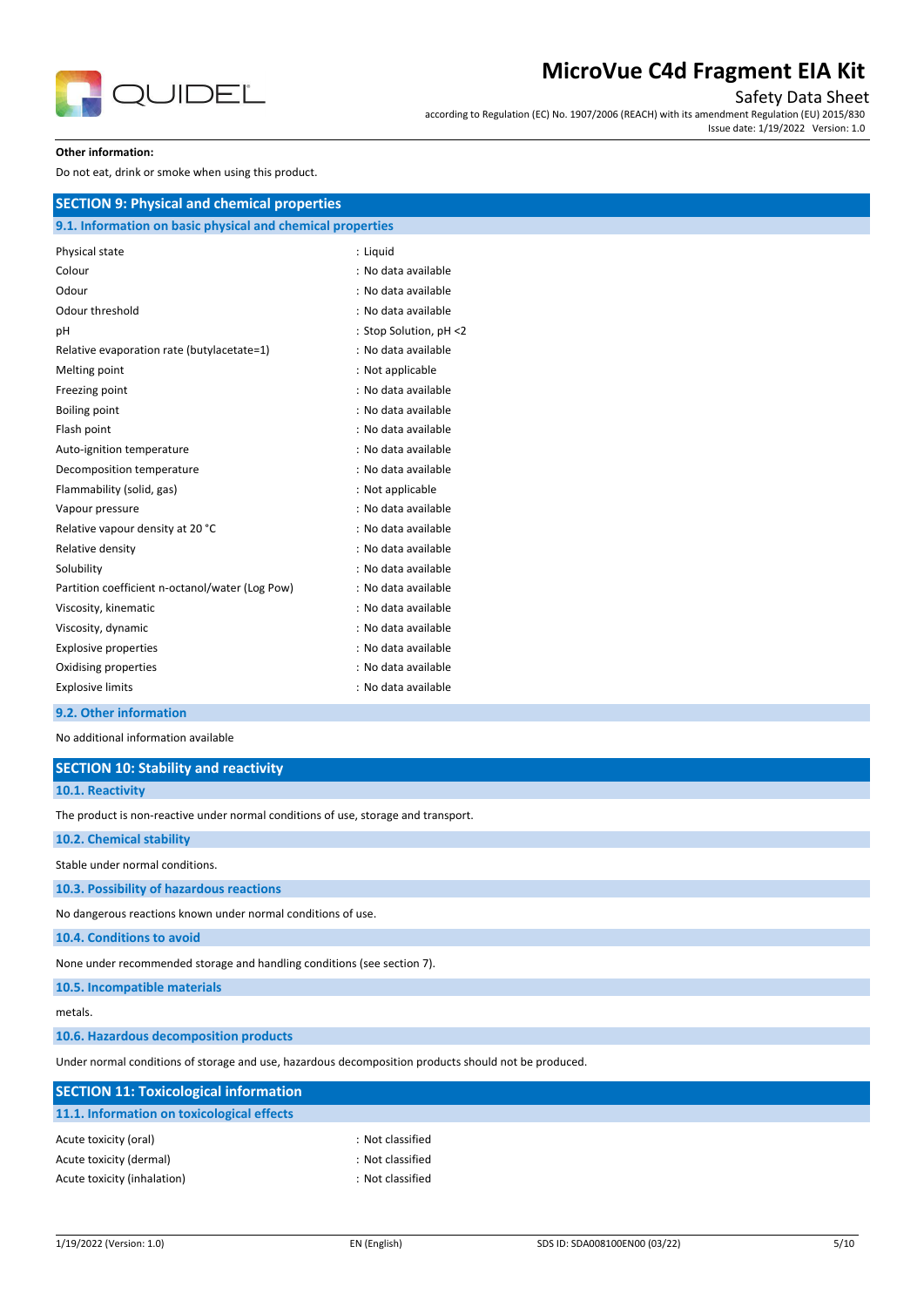

# Safety Data Sheet

according to Regulation (EC) No. 1907/2006 (REACH) with its amendment Regulation (EU) 2015/830 Issue date: 1/19/2022 Version: 1.0

| $84-9)$       | -55965-   mixture of: 5-chloro-2-methyl-2H-isothiazol-3-one [EC no. 247-500-7] and 2-methyl-2H -isothiazol-3-one [EC no. 220-239-6] (3:1)   55965- |
|---------------|----------------------------------------------------------------------------------------------------------------------------------------------------|
| LD50 oral rat | 53 mg/kg (Rat, Literature study)                                                                                                                   |
| LD50 dermal   | 200 – 1000 mg/kg bodyweight (Literature study)                                                                                                     |

| citric acid, monohydrate (5949-29-1) |                                                                                                          |
|--------------------------------------|----------------------------------------------------------------------------------------------------------|
| LD50 oral                            | 5400 mg/kg bodyweight (Equivalent or similar to OECD 401, Mouse, Male/female, Experimental<br>value)     |
| LD50 dermal rat                      | > 2000 mg/kg bodyweight (OECD 402: Acute Dermal Toxicity, 24 h, Rat, Male/female,<br>Experimental value) |

| oxalic acid, dihydrate (6153-56-6) |                                                                             |
|------------------------------------|-----------------------------------------------------------------------------|
| LD50 oral rat                      | 475 mg/kg bodyweight (Rat, Male, Experimental value, Anhydrous form, Oral)  |
| LD50 dermal rabbit                 | 20000 mg/kg bodyweight (Rabbit, Experimental value, Anhydrous form, Dermal) |
| Skin corrosion/irritation          | : Causes skin irritation.                                                   |
| Serious eye damage/irritation      | : Causes serious eye damage.                                                |
| Respiratory or skin sensitisation  | : May cause an allergic skin reaction.                                      |
| Germ cell mutagenicity             | : Not classified                                                            |
| Carcinogenicity                    | : Not classified                                                            |
| Reproductive toxicity              | : Not classified                                                            |
| STOT-single exposure               | : Not classified                                                            |
| STOT-repeated exposure             | : Not classified                                                            |
| Aspiration hazard                  | : Not classified                                                            |

| <b>SECTION 12: Ecological information</b>                                                                                                         |                                                                                                                            |
|---------------------------------------------------------------------------------------------------------------------------------------------------|----------------------------------------------------------------------------------------------------------------------------|
| 12.1. Toxicity                                                                                                                                    |                                                                                                                            |
| Ecology - general                                                                                                                                 | : The product is not considered harmful to aquatic organisms nor to cause long-term adverse effects<br>in the environment. |
| Hazardous to the aquatic environment, short-term<br>(acute)                                                                                       | : Not classified                                                                                                           |
| Hazardous to the aquatic environment, long-term<br>(chronic)                                                                                      | : Not classified                                                                                                           |
| mixture of: 5-chloro-2-methyl-2H-isothiazol-3-one [EC no. 247-500-7] and 2-methyl-2H-isothiazol-3-one [EC no. 220-239-6] (3:1) (55965-<br>$84-9)$ |                                                                                                                            |
| LC50 - Fish [1]                                                                                                                                   | 0.28 mg/l (96 h, Lepomis macrochirus, Literature)                                                                          |

| $1 - 2 - 7$ $1 - 7$    | $0.25$ may 1,90 m, edponts made odini as, electrical dy  |
|------------------------|----------------------------------------------------------|
| EC50 - Crustacea [1]   | 0.16 mg/l (48 h, Daphnia magna, Literature)              |
| EC50 72h - Algae $[1]$ | 0.018 mg/l (Pseudokirchneriella subcapitata, Literature) |
|                        |                                                          |

| citric acid, monohydrate (5949-29-1) |                                                                                                                               |
|--------------------------------------|-------------------------------------------------------------------------------------------------------------------------------|
| $ $ LC50 - Fish $[1]$                | $440 - 760$ mg/l (Equivalent or similar to OECD 203, 48 h, Leuciscus idus, Static system, Fresh<br>water, Experimental value) |
| EC50 - Crustacea [1]                 | 1535 mg/l (Other, 24 h, Daphnia magna, Static system, Fresh water, Experimental value)                                        |

| oxalic acid, dihydrate (6153-56-6) |                                                                                                                                       |
|------------------------------------|---------------------------------------------------------------------------------------------------------------------------------------|
| $ $ LC50 - Fish $[1]$              | 160 mg/l (48 h, Leuciscus idus, Static system, Fresh water, Experimental value, Anhydrous form)                                       |
| LC50 - Other aguatic organisms [1] | 5330 mg/l (96 h, Xenopus laevis, Fresh water, Experimental value, Anhydrous form)                                                     |
| EC50 - Crustacea [1]               | 162.2 mg/l (OECD 202: Daphnia sp. Acute Immobilisation Test, 48 h, Daphnia magna, Fresh water,<br>Experimental value, Anhydrous form) |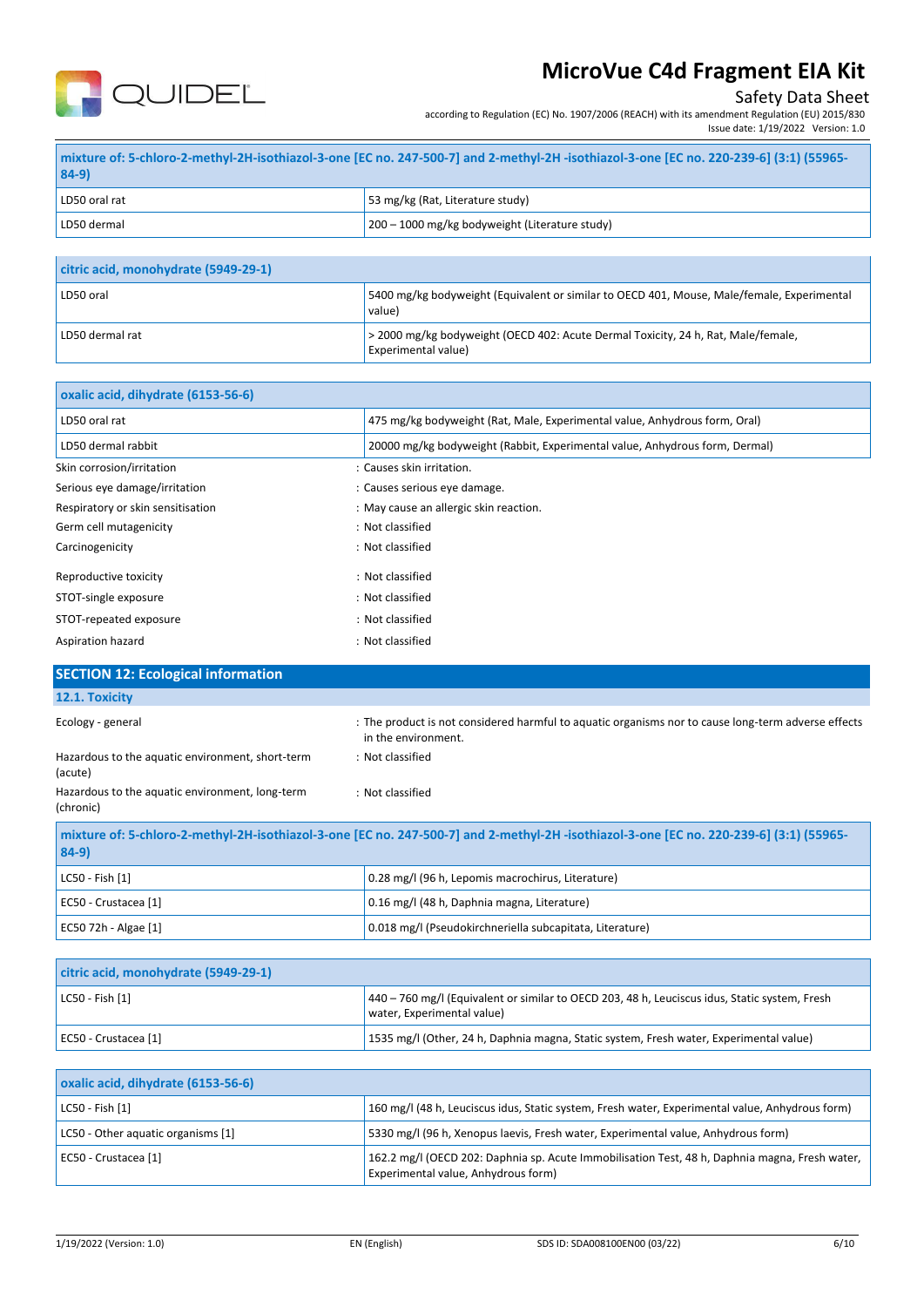

# Safety Data Sheet

according to Regulation (EC) No. 1907/2006 (REACH) with its amendment Regulation (EU) 2015/830 Issue date: 1/19/2022 Version: 1.0

## **12.2. Persistence and degradability**

| -55965) mixture of: 5-chloro-2-methyl-2H-isothiazol-3-one [EC no. 247-500-7] and 2-methyl-2H -isothiazol-3-one [EC no. 220-239-6] (3:1)   [55965]<br>$84-9$ |                 |
|-------------------------------------------------------------------------------------------------------------------------------------------------------------|-----------------|
| Biochemical oxygen demand (BOD)                                                                                                                             | Not applicable. |
| Chemical oxygen demand (COD)                                                                                                                                | Not applicable. |
| l ThOD                                                                                                                                                      | Not applicable. |
| BOD (% of ThOD)                                                                                                                                             | Not applicable. |

| citric acid, monohydrate (5949-29-1) |                                                            |
|--------------------------------------|------------------------------------------------------------|
| Persistence and degradability        | Biodegradable in the soil. Readily biodegradable in water. |
| Biochemical oxygen demand (BOD)      | $0.481$ g O <sub>2</sub> /g substance                      |
| Chemical oxygen demand (COD)         | $0.665$ g $O2$ /g substance                                |

| oxalic acid, dihydrate (6153-56-6) |                                                                                                                       |
|------------------------------------|-----------------------------------------------------------------------------------------------------------------------|
| Persistence and degradability      | Biodegradable in the soil. Readily biodegradable in water. Readily biodegradable in water in<br>anaerobic conditions. |
| $\cdots$                           |                                                                                                                       |

## **12.3. Bioaccumulative potential**

| mixture of: 5-chloro-2-methyl-2H-isothiazol-3-one [EC no. 247-500-7] and 2-methyl-2H -isothiazol-3-one [EC no. 220-239-6] (3:1) (55965-<br>$84-9$ |                  |
|---------------------------------------------------------------------------------------------------------------------------------------------------|------------------|
| Bioaccumulative potential                                                                                                                         | Not established. |

| citric acid, monohydrate (5949-29-1)            |                                                     |
|-------------------------------------------------|-----------------------------------------------------|
| Partition coefficient n-octanol/water (Log Pow) | $-1.8 - -1.55$ (Anhydrous form, Experimental value) |
| Bioaccumulative potential                       | Low potential for bioaccumulation (Log Kow < 4).    |

| oxalic acid, dihydrate (6153-56-6)                                                                                                 |                                                                                                                            |  |
|------------------------------------------------------------------------------------------------------------------------------------|----------------------------------------------------------------------------------------------------------------------------|--|
| Partition coefficient n-octanol/water (Log Pow)                                                                                    | -1.7 (Anhydrous form, Experimental value, OECD 107: Partition Coefficient (n-octanol/water):<br>Shake Flask Method, 23 °C) |  |
| Bioaccumulative potential                                                                                                          | Not bioaccumulative.                                                                                                       |  |
| 12.4. Mobility in soil                                                                                                             |                                                                                                                            |  |
|                                                                                                                                    |                                                                                                                            |  |
| mixture of: 5-chloro-2-methyl-2H-isothiazol-3-one [EC no. 247-500-7] and 2-methyl-2H-isothiazol-3-one [EC no. 220-61 (2:1) (55865- |                                                                                                                            |  |

| mixture of: 5-chloro-2-methyl-2H-isothiazol-3-one [EC no. 247-500-7] and 2-methyl-2H-isothiazol-3-one [EC no. 220-239-6] (3:1) (55965-<br>$84-9$ |                                                        |  |
|--------------------------------------------------------------------------------------------------------------------------------------------------|--------------------------------------------------------|--|
| Ecology - soil                                                                                                                                   | No (test)data on mobility of the components available. |  |

| citric acid, monohydrate (5949-29-1) |                                                        |
|--------------------------------------|--------------------------------------------------------|
| Ecology - soil                       | No (test) data on mobility of the substance available. |

| oxalic acid, dihydrate (6153-56-6)       |                                                        |  |
|------------------------------------------|--------------------------------------------------------|--|
| Surface tension                          | $  70.1$ N/m (25 °C, 0.015 mol/l)                      |  |
| Ecology - soil                           | No (test) data on mobility of the substance available. |  |
| 12.5. Results of PBT and vPvB assessment |                                                        |  |

| <b>Component</b>                     |              |                                                                                                                                                                                 |      |
|--------------------------------------|--------------|---------------------------------------------------------------------------------------------------------------------------------------------------------------------------------|------|
| oxalic acid, dihydrate (6153-56-6)   |              | This substance/mixture does not meet the PBT criteria of REACH regulation, annex XIII<br>This substance/mixture does not meet the vPvB criteria of REACH regulation, annex XIII |      |
| citric acid, monohydrate (5949-29-1) |              | This substance/mixture does not meet the PBT criteria of REACH regulation, annex XIII<br>This substance/mixture does not meet the vPvB criteria of REACH regulation, annex XIII |      |
| 1/19/2022 (Version: 1.0)             | EN (English) | SDS ID: SDA008100EN00 (03/22)                                                                                                                                                   | 7/10 |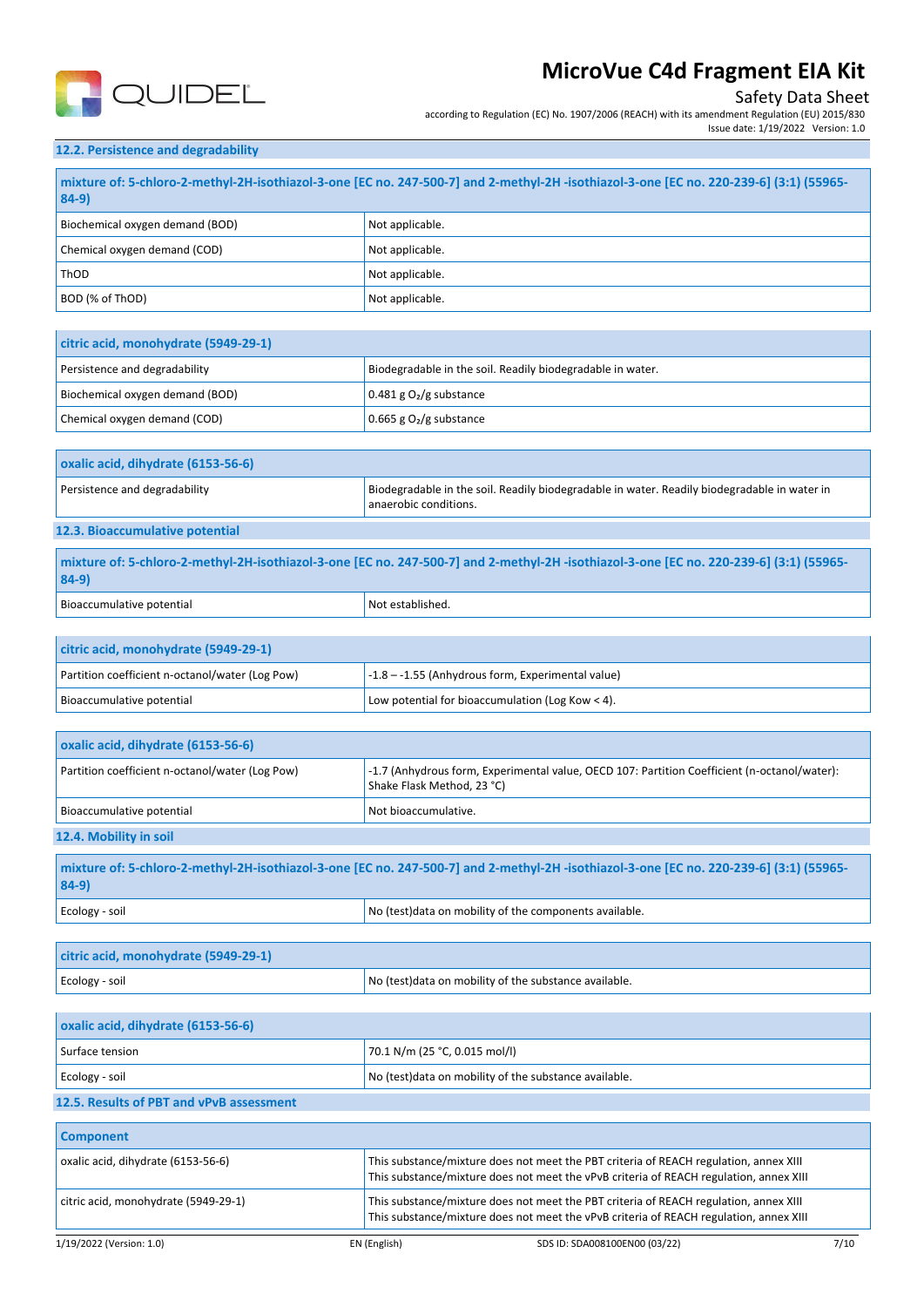

Safety Data Sheet

according to Regulation (EC) No. 1907/2006 (REACH) with its amendment Regulation (EU) 2015/830 Issue date: 1/19/2022 Version: 1.0

**12.6. Other adverse effects**

No additional information available

| <b>SECTION 13: Disposal considerations</b>                                                                                                                             |                                                                                                                                                                                                                                                                  |
|------------------------------------------------------------------------------------------------------------------------------------------------------------------------|------------------------------------------------------------------------------------------------------------------------------------------------------------------------------------------------------------------------------------------------------------------|
| 13.1. Waste treatment methods                                                                                                                                          |                                                                                                                                                                                                                                                                  |
| Regional legislation (waste)<br>Waste treatment methods<br>Sewage disposal recommendations<br>Ecology - waste materials                                                | : Disposal must be done according to official regulations.<br>: Dispose of contents/container in accordance with licensed collector's sorting instructions.<br>: Disposal must be done according to official regulations.<br>: Avoid release to the environment. |
| <b>SECTION 14: Transport information</b>                                                                                                                               |                                                                                                                                                                                                                                                                  |
| In accordance with ADR / IMDG / IATA / ADN                                                                                                                             |                                                                                                                                                                                                                                                                  |
| 14.1. UN number                                                                                                                                                        |                                                                                                                                                                                                                                                                  |
| UN-No. (ADR)<br>UN-No. (IMDG)<br>UN-No. (IATA)<br>UN-No. (ADN)                                                                                                         | : Not regulated<br>: Not regulated<br>: Not regulated<br>: Not regulated                                                                                                                                                                                         |
| 14.2. UN proper shipping name                                                                                                                                          |                                                                                                                                                                                                                                                                  |
| Proper Shipping Name (ADR)<br>Proper Shipping Name (IMDG)<br>Proper Shipping Name (IATA)<br>Proper Shipping Name (ADN)                                                 | : Not regulated<br>: Not regulated<br>: Not regulated<br>: Not regulated                                                                                                                                                                                         |
| 14.3. Transport hazard class(es)                                                                                                                                       |                                                                                                                                                                                                                                                                  |
| <b>ADR</b><br>Transport hazard class(es) (ADR)<br><b>IMDG</b><br>Transport hazard class(es) (IMDG)<br><b>IATA</b>                                                      | : Not regulated<br>: Not regulated                                                                                                                                                                                                                               |
| Transport hazard class(es) (IATA)                                                                                                                                      | : Not regulated                                                                                                                                                                                                                                                  |
| <b>ADN</b><br>Transport hazard class(es) (ADN)                                                                                                                         | : Not regulated                                                                                                                                                                                                                                                  |
| 14.4. Packing group                                                                                                                                                    |                                                                                                                                                                                                                                                                  |
| Packing group (ADR)<br>Packing group (IMDG)<br>Packing group (IATA)<br>Packing group (ADN)                                                                             | : Not regulated<br>: Not regulated<br>: Not regulated<br>: Not regulated                                                                                                                                                                                         |
| 14.5. Environmental hazards                                                                                                                                            |                                                                                                                                                                                                                                                                  |
| Dangerous for the environment<br>Marine pollutant<br>Other information                                                                                                 | : No<br>: No<br>: No supplementary information available                                                                                                                                                                                                         |
| 14.6. Special precautions for user                                                                                                                                     |                                                                                                                                                                                                                                                                  |
| <b>Overland transport</b><br>Not regulated<br><b>Transport by sea</b><br>Not regulated<br>Air transport<br>Not regulated<br>Inland waterway transport<br>Not regulated |                                                                                                                                                                                                                                                                  |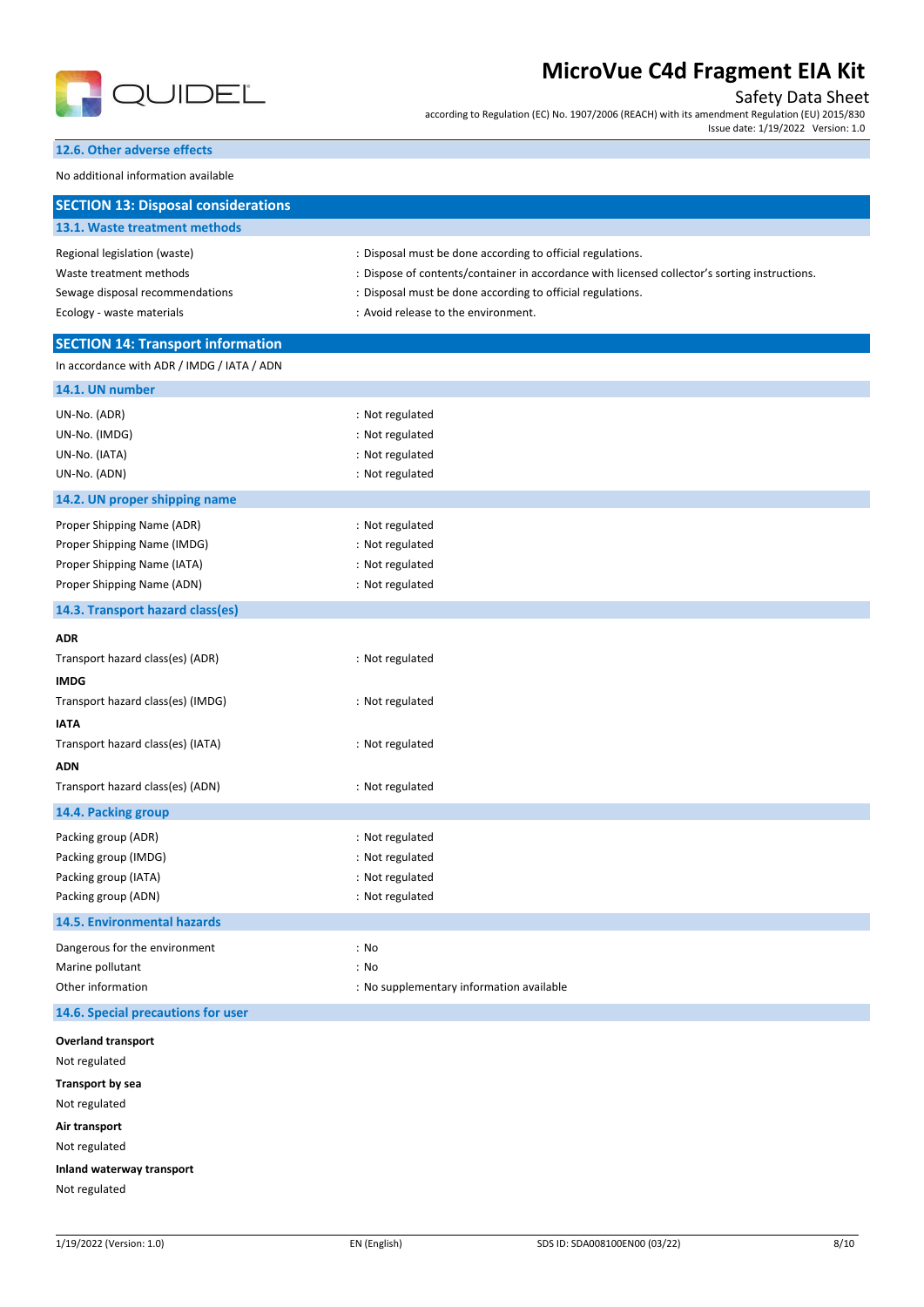

Safety Data Sheet

according to Regulation (EC) No. 1907/2006 (REACH) with its amendment Regulation (EU) 2015/830

Issue date: 1/19/2022 Version: 1.0

### **14.7. Transport in bulk according to Annex II of Marpol and the IBC Code**

#### Not applicable

## **SECTION 15: Regulatory information**

## **15.1. Safety, health and environmental regulations/legislation specific for the substance or mixture**

#### **15.1.1. EU-Regulations**

Contains no REACH substances with Annex XVII restrictions Contains no substance on the REACH candidate list Contains no REACH Annex XIV substances

### **15.1.2. National regulations**

### **Germany**

| <b>JEHIIAHY</b>                                      |                                                                                                         |  |  |
|------------------------------------------------------|---------------------------------------------------------------------------------------------------------|--|--|
| Regulatory reference                                 | : WGK 3, Highly hazardous to water (Classification according to AwSV, Annex 1)                          |  |  |
| <b>Employment restrictions</b>                       | : Observe restrictions according Act on the Protection of Working Mothers (MuSchG)                      |  |  |
|                                                      | Observe restrictions according Act on the Protection of Young People in Employment (JArbSchG)           |  |  |
| Hazardous Incident Ordinance (12. BImSchV)           | : Is not subject of the 12. BlmSchV (Hazardous Incident Ordinance)                                      |  |  |
| <b>Netherlands</b>                                   |                                                                                                         |  |  |
| SZW-lijst van kankerverwekkende stoffen              | : None of the components are listed                                                                     |  |  |
| SZW-lijst van mutagene stoffen                       | : None of the components are listed                                                                     |  |  |
| SZW-lijst van reprotoxische stoffen - Borstvoeding   | : None of the components are listed                                                                     |  |  |
| SZW-lijst van reprotoxische stoffen - Vruchtbaarheid | : None of the components are listed                                                                     |  |  |
| SZW-lijst van reprotoxische stoffen - Ontwikkeling   | : None of the components are listed                                                                     |  |  |
| <b>Denmark</b>                                       |                                                                                                         |  |  |
| Danish National Regulations                          | : Young people below the age of 18 years are not allowed to use the product                             |  |  |
|                                                      | Pregnant/breastfeeding women working with the product must not be in direct contact with the<br>product |  |  |
| <b>APP OF ALL CONTRACT CONSULTING CONTRACTS</b>      |                                                                                                         |  |  |

#### **15.2. Chemical safety assessment**

No chemical safety assessment has been carried out

### **SECTION 16: Other information**

| Indication of changes:             |                                         |                                                                                                 |      |
|------------------------------------|-----------------------------------------|-------------------------------------------------------------------------------------------------|------|
| New EU SDS template.               |                                         |                                                                                                 |      |
| <b>Abbreviations and acronyms:</b> |                                         |                                                                                                 |      |
| ADN                                |                                         | European Agreement concerning the International Carriage of Dangerous Goods by Inland Waterways |      |
| <b>ADR</b>                         |                                         | European Agreement concerning the International Carriage of Dangerous Goods by Road             |      |
| ATE                                | <b>Acute Toxicity Estimate</b>          |                                                                                                 |      |
| <b>BLV</b>                         | <b>Biological limit value</b>           |                                                                                                 |      |
| CAS No                             | Chemical Abstract Service number        |                                                                                                 |      |
| <b>CLP</b>                         |                                         | Classification Labelling Packaging Regulation; Regulation (EC) No 1272/2008                     |      |
| <b>DMEL</b>                        | Derived Minimal Effect level            |                                                                                                 |      |
| <b>DNEL</b>                        | Derived-No Effect Level                 |                                                                                                 |      |
| <b>EC50</b>                        | Median effective concentration          |                                                                                                 |      |
| EC-No.                             | European Community number               |                                                                                                 |      |
| EN                                 | European Standard                       |                                                                                                 |      |
| <b>IATA</b>                        | International Air Transport Association |                                                                                                 |      |
| <b>IMDG</b>                        | International Maritime Dangerous Goods  |                                                                                                 |      |
| <b>LC50</b>                        | Median lethal concentration             |                                                                                                 |      |
| LD50                               | Median lethal dose                      |                                                                                                 |      |
| LOAEL                              | Lowest Observed Adverse Effect Level    |                                                                                                 |      |
| 1/19/2022 (Version: 1.0)           | EN (English)                            | SDS ID: SDA008100EN00 (03/22)                                                                   | 9/10 |